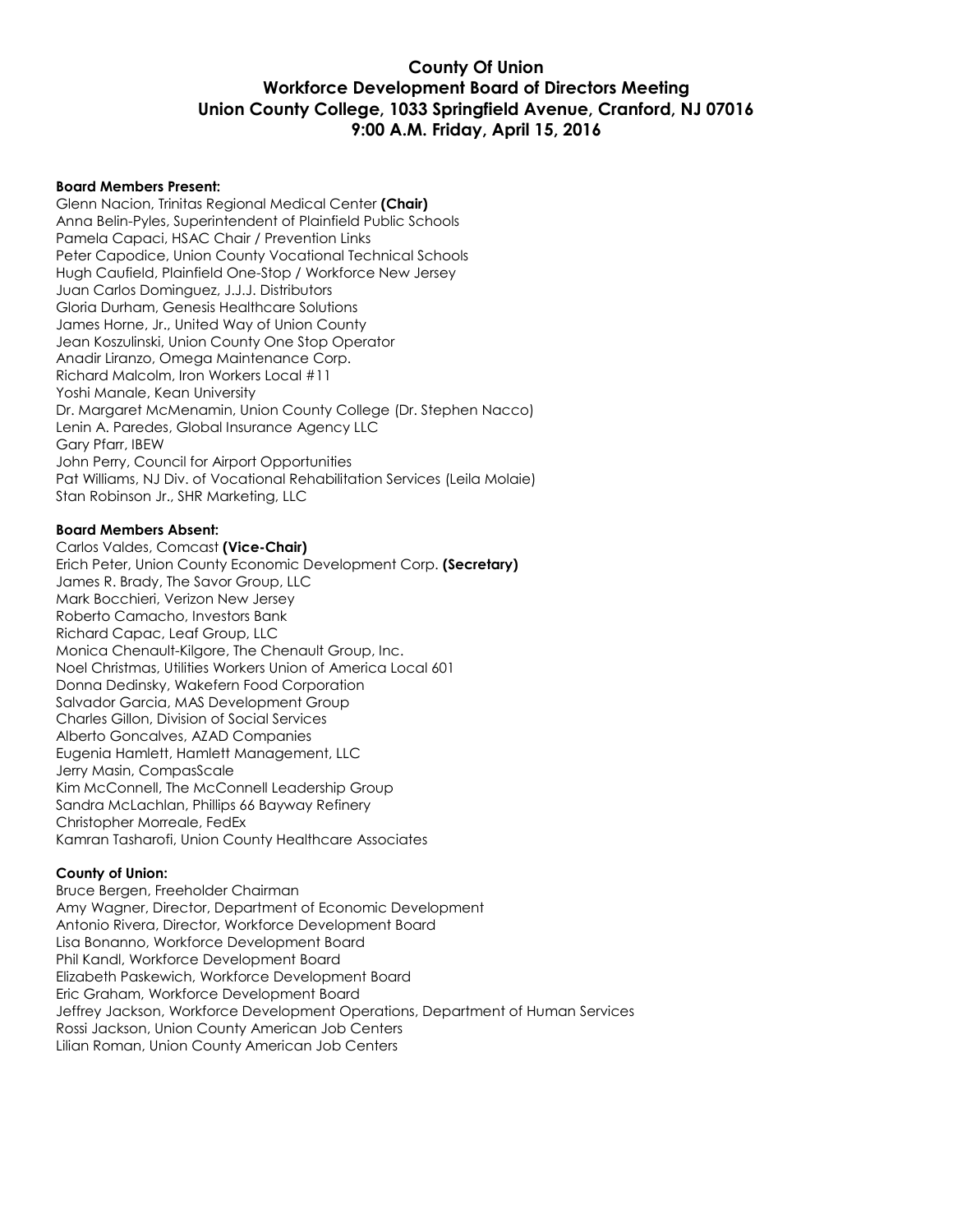## **County Of Union Workforce Investment Board of Directors Meeting Union County College, 1033 Springfield Avenue, Cranford, NJ 07016 9:00 A.M. Friday, April 15, 2016**

## **I. CALL TO ORDER**

The meeting was called to order by Workforce Development Board (WDB) Chairman Mr. Glenn Nacion at 9:14 a.m.

## **II. OPEN PUBLIC MEETINGS ACT**

Ms. Elizabeth Paskewich read the Open Public Meetings Act Statement.

## **III. ROLL CALL**

Ms. Elizabeth Paskewich conducted the Roll Call.

#### **IV. APPROVAL OF THE FEBRUARY 19th MEETING MINUTES**

 $\triangleright$  Motion was made by Erich Peter and seconded by Stan Robinson to approve the minutes of the February 19<sup>th</sup>, 2016 meeting. Motion carried.

## **V. ACTION REQUIRED:**

## **Approval of the American Job Centers Partners MOU**

Elizabeth Paskewich presented to the Board the American Job Centers Partners MOU. This MOU is an update to the MOU developed in 2013. The revision of the MOU was required to update changes in policy due to the Workforce Innovation and Opportunity Act.

 Motion was made by Peter Capodice, and seconded by Gloria Durham to approve the Workforce Development Board Replacement Appointment as presented. Motion carried.

#### **VI. WDB Directors Report**

Mr. Antonio Rivera presented the Workforce Development Board Directors report:

- o Business 2 Business Networking Event will be held October 26, 2016 at Galloping Hill.
- o Workforce Development Board Re-Certification July 2016-June 2018
	- WDB Certification Materials and Information due to SETC on April 1, 2016. Based on SETC review of required documents Union County WDB has no major obstacles to overcome before the June 19<sup>th</sup> SETC Approval session.

#### **VII. Workforce Innovation Business Center**

Isaias Rivera presented Workforce Innovation Business Center program updates:

- o Workplace Skills Training- 10 students have successfully completed program. Employers from Jared Vault, Brooks Brothers, and Nalco provided training session on workplace topics such as: Communication and Workplace Readiness, Problem Solving, and Time Management.
- o WIBC Recruitment Efforts- Recruitment Events were held for: Work at Home Jobs, United Summer Assist Program, Trinitas, and barCode. Those sessions garnered 15 hires.
- o Demographic break down of WIB Center clients indicated that 51% of Union County residents hired through the WIB Center were from Elizabeth, Union followed at 11%.
- o Informational flyers for all Employment Recruitment events through the WIB Center will now be dispersed to all WDB Members.

#### **VIII. American Job Center Report –**

Jean Koszulinski, American Job Center Operator, presented the American Job Center Report.